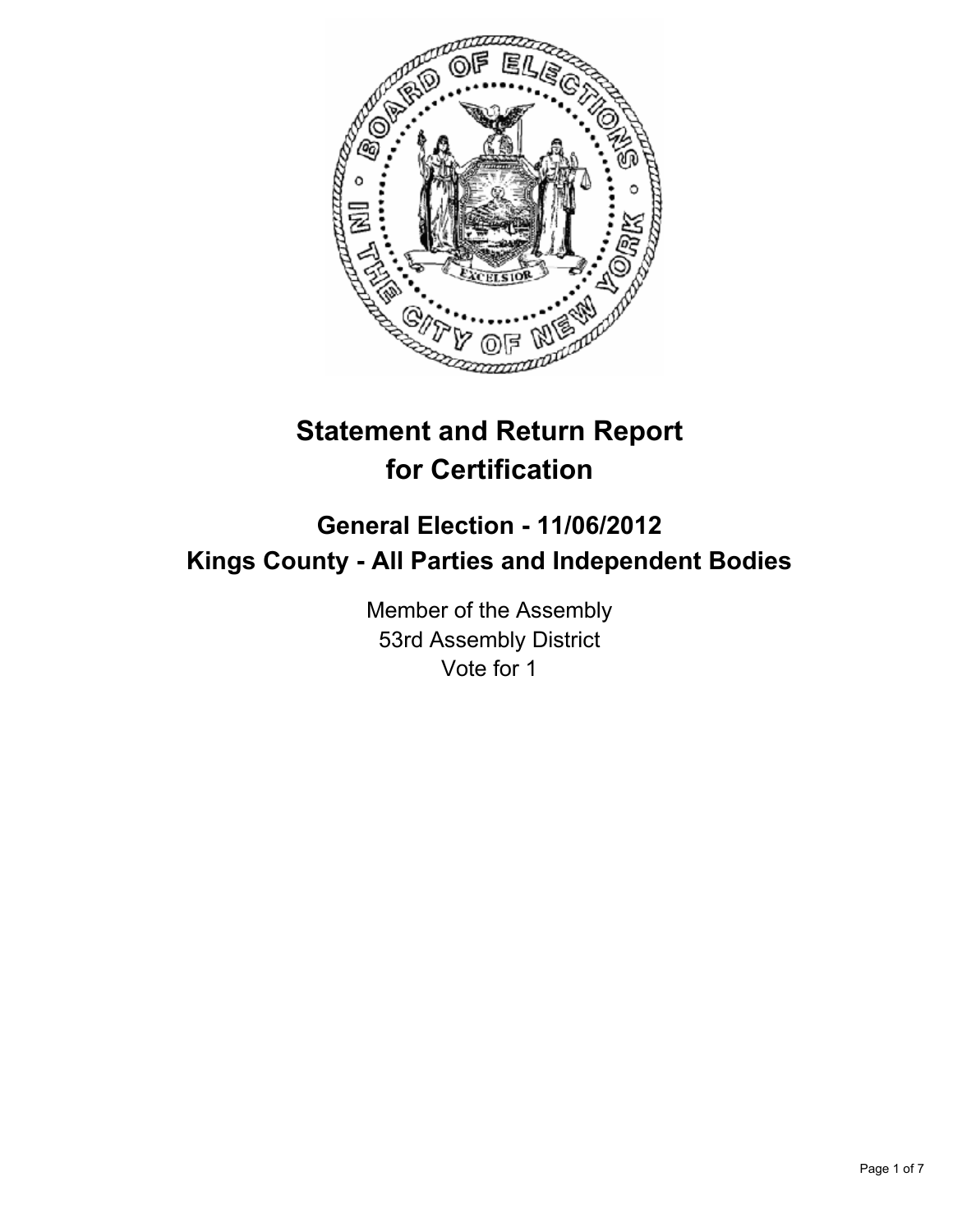

### **Assembly District 53**

| PUBLIC COUNTER                                           | 29,780         |
|----------------------------------------------------------|----------------|
| <b>EMERGENCY</b>                                         | 126            |
| ABSENTEE/MILITARY                                        | 444            |
| <b>FEDERAL</b>                                           | 157            |
| SPECIAL PRESIDENTIAL                                     | 0              |
| AFFIDAVIT                                                | 4,157          |
| <b>Total Ballots</b>                                     | 34,664         |
| Less - Inapplicable Federal/Special Presidential Ballots | (157)          |
| <b>Total Applicable Ballots</b>                          | 34,507         |
| VITO J. LOPEZ (DEMOCRATIC)                               | 25,956         |
| RICHY GARCIA (REPUBLICAN)                                | 2,916          |
| AASON MCGUIRE (WRITE-IN)                                 | 1              |
| ADAN KHATIN (WRITE-IN)                                   | 1              |
| AL GORE (WRITE-IN)                                       | 1              |
| AL SHARPTON (WRITE-IN)                                   | 1              |
| ALAN UNI (WRITE-IN)                                      | 1              |
| ALEY PORTA (WRITE-IN)                                    | 1              |
| ANITA HILL (WRITE-IN)                                    | $\overline{2}$ |
| ANTHONY WEINER (WRITE-IN)                                | 1              |
| BARRT OBAMA (WRITE-IN)                                   | 1              |
| BEAN JOHNSON (WRITE-IN)                                  | 1              |
| BETHANY HARTZELL HUGGHINS (WRITE-IN)                     | 1              |
| BETHANY HARTZELL HUGGINS (WRITE-IN)                      | 1              |
| <b>BILL CLINTON (WRITE-IN)</b>                           | 1              |
| BILL MCCUE (WRITE-IN)                                    | 1              |
| BIX ELLENBACKER (WRITE-IN)                               | 1              |
| <b>BOWMAN HASTIE (WRITE-IN)</b>                          | 1              |
| <b>BRENT HAGEN (WRITE-IN)</b>                            | 1              |
| CHELSEAN A. ALLINGER (WRITE-IN)                          | 1              |
| CHRIS BARRON (WRITE-IN)                                  | 1              |
| CHRISTOPHER BARRON (WRITE-IN)                            | 3              |
| CHRISTOPHER O'LEARY (WRITE-IN)                           | 1              |
| CHRISTOPHER O'LEORY (WRITE-IN)                           | 2              |
| CHRISTOPHER REID (WRITE-IN)                              | 1              |
| CRAIG SEEMAN (WRITE-IN)                                  | 2              |
| DANNY KAZIN (WRITE-IN)                                   | 1              |
| DAVE HANCOCK (WRITE-IN)                                  | 1              |
| DAVID MURRAY (WRITE-IN)                                  | 1              |
| DAVID RHETT JONES (WRITE-IN)                             | 2              |
| DAVID UNESKY (WRITE-IN)                                  | 1              |
| DIANA REYNA (WRITE-IN)                                   | 5              |
| ED EGAN (WRITE-IN)                                       | 2              |
| ED GUARDARA (WRITE-IN)                                   | 1              |
| EDEGRO HERNANDEZ (WRITE-IN)                              | 1              |
| ERIC BROWN (WRITE-IN)                                    | 1              |
| ERNESTO CABRERA (WRITE-IN)                               | 2              |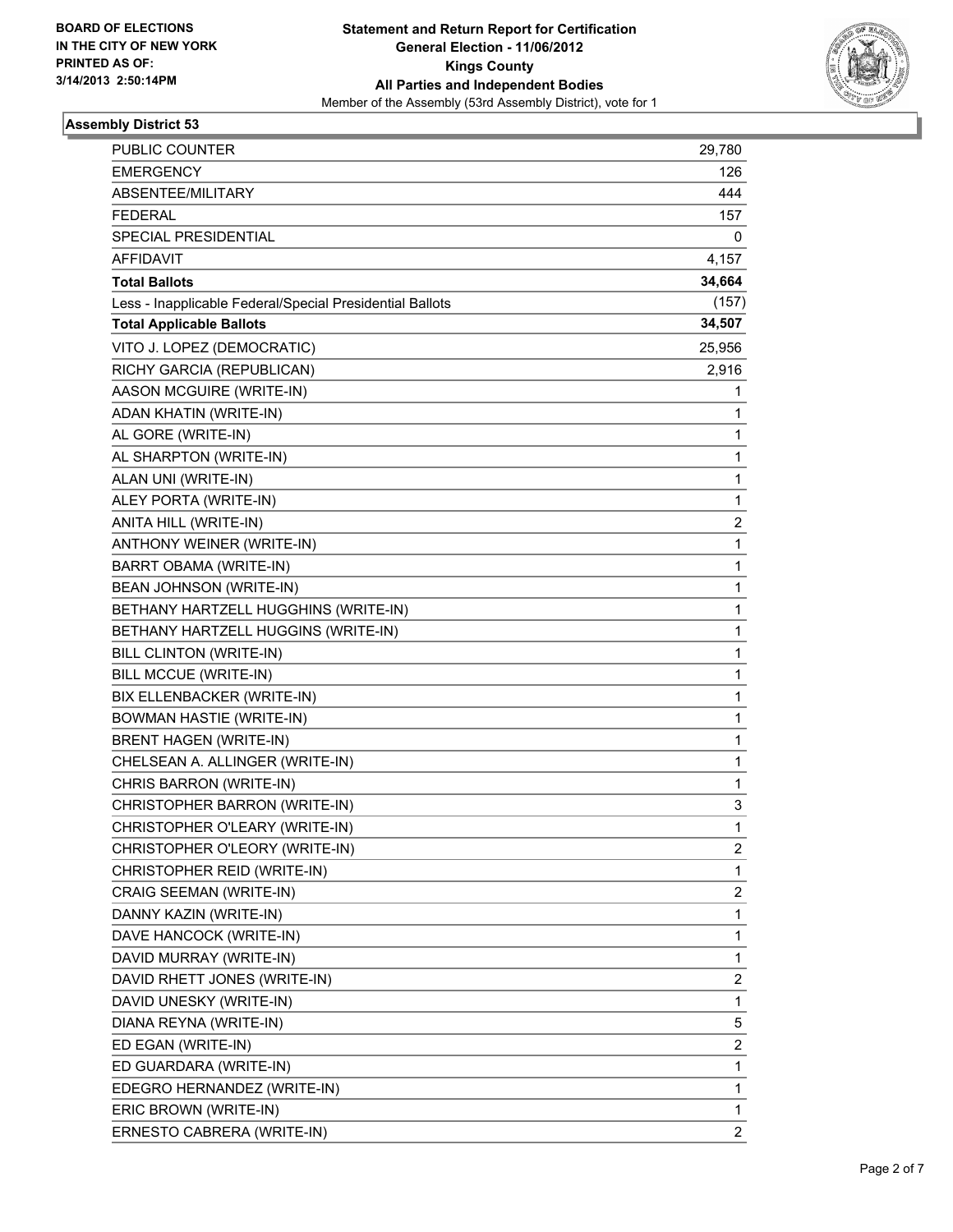

### **Assembly District 53**

| ESTEBAN DURAN (WRITE-IN)         | 1            |
|----------------------------------|--------------|
| ESTEBAN DUVAN (WRITE-IN)         | 1            |
| FRANK GENTILE (WRITE-IN)         | 1            |
| FRANK SOBOTKA (WRITE-IN)         | 1            |
| GEAGIA IRENTZ (WRITE-IN)         | 1            |
| <b>GRACCE SMITH (WRITE-IN)</b>   | 1            |
| <b>GREG MUCHACAND (WRITE-IN)</b> | 1            |
| HUONG NGO (WRITE-IN)             | 1            |
| IAN DICKSON (WRITE-IN)           | 1            |
| JACOB HILL (WRITE-IN)            | 1            |
| JAMES BENTLEY (WRITE-IN)         | 1            |
| JAMIE DWYER (WRITE-IN)           | 1            |
| JAMIE PASKIN (WRITE-IN)          | 1            |
| JASON OTAN (WRITE-IN)            | 1            |
| JERALYNA MILLER (WRITE-IN)       | 1            |
| JESUS GONZUEZ (WRITE-IN)         | 1            |
| JIMMY WALKER (WRITE-IN)          | 2            |
| JOE BIDEN (WRITE-IN)             | 1            |
| JOEL SCHECTMAN (WRITE-IN)        | 1            |
| JOHN ZOIDBERG (WRITE-IN)         | 1            |
| JON STEWART (WRITE-IN)           | 1            |
| JONAS BLANK (WRITE-IN)           | 1            |
| JORDAN HARRIS (WRITE-IN)         | 1            |
| KATE EIDAR (WRITE-IN)            | 1            |
| KATHLEEN HANEH (WRITE-IN)        | 1            |
| KRIS AOAR (WRITE-IN)             | 1            |
| KRISTEN SCHALL (WRITE-IN)        | 1            |
| LATRICE ROYALE (WRITE-IN)        | 1            |
| LINCOLN RESTLER (WRITE-IN)       | 37           |
| LINCOLN WRESTLER (WRITE-IN)      | 1            |
| LINDA LOU LOWRY (WRITE-IN)       | 1            |
| LOUIS CK (WRITE-IN)              | 1            |
| LOUIS GARDNER (WRITE-IN)         | 1            |
| LOUISE GARDENER (WRITE-IN)       | $\mathbf{2}$ |
| LUIS A. JORDAN (WRITE-IN)        | 1            |
| LUIS A. RAMOS (WRITE-IN)         | 2            |
| LUIS GARDNER (WRITE-IN)          | 2            |
| MARIA BUSZEK (WRITE-IN)          | 1            |
| MARIO SALVATORE (WRITE-IN)       | 1            |
| MARK BORINO (WRITE-IN)           | 1            |
| MARLY NEEDKMEN (WRITE-IN)        | 1            |
| MARTIN NEADVAN (WRITE-IN)        | 1            |
| MARTIN NEEDANEW (WRITE-IN)       | 1            |
| MARTIN NEEDLMAN (WRITE-IN)       | 1            |
| MARTINE GUEIMER (WRITE-IN)       | 1            |
| MARY CATHERINE MAGEE (WRITE-IN)  | 1            |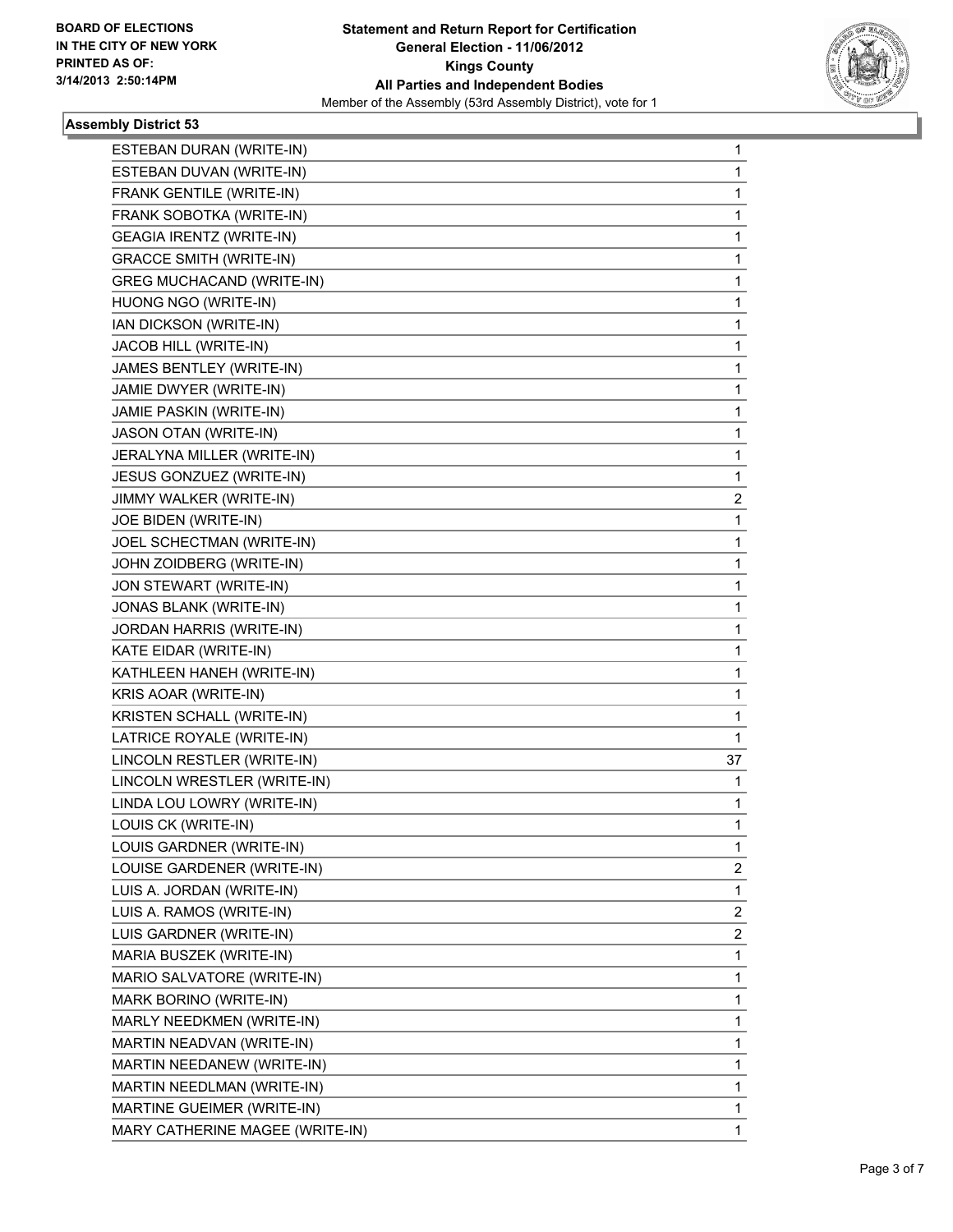

### **Assembly District 53**

| MATRICE ARMSTRONG (WRITE-IN)       | 1      |
|------------------------------------|--------|
| MATT COUHARD (WRITE-IN)            | 1      |
| MATTHEW COWHERD (WRITE-IN)         | 2      |
| MICHAEL CHEREPKO (WRITE-IN)        | 1      |
| MICHAEL EARLY (WRITE-IN)           | 1      |
| MICHAEL P. MCGOVERN (WRITE-IN)     | 1      |
| MIKE WOODSEU (WRITE-IN)            | 1      |
| NELSON PECUA (WRITE-IN)            | 1      |
| NIDA VELESQUEZ (WRITE-IN)          | 1      |
| NIKOLE YINGER (WRITE-IN)           | 1      |
| OLIVER TRUEMAN (WRITE-IN)          | 1      |
| RAFAEL MITTLEFEHLDER (WRITE-IN)    | 1      |
| REENA HIJAZI (WRITE-IN)            | 1      |
| REGINA TOTUNHOLM (WRITE-IN)        | 1      |
| RHODA JACOBS (WRITE-IN)            | 1      |
| ROBERT BRISITA (WRITE-IN)          | 1      |
| ROBERTO J. GONZALEZ (WRITE-IN)     | 1      |
| ROJER RABBIT (WRITE-IN)            | 1      |
| RYAN GRIM (WRITE-IN)               | 1      |
| RYAN K. HALLHAN (WRITE-IN)         | 1      |
| SALVATORE GANDALFO (WRITE-IN)      | 1      |
| SANDAI MARINER (WRITE-IN)          | 1      |
| SARAH LANGLEY SHIELDS (WRITE-IN)   | 1      |
| STEVEN BRUCE (WRITE-IN)            | 1      |
| STEVEN FAIRCHILD (WRITE-IN)        | 1      |
| STEWENT BISHOP (WRITE-IN)          | 1      |
| TENNEL COBB (WRITE-IN)             | 1      |
| TODD SALANZ (WRITE-IN)             | 1      |
| UNATTRIBUTABLE WRITE-IN (WRITE-IN) | 62     |
| WENDY ROBINS (WRITE-IN)            | 1      |
| WILLIAM J. CRUM (WRITE-IN)         | 1      |
| YVETTE PANETTA (WRITE-IN)          | 1      |
| YVONNE HOLMES (WRITE-IN)           | 1      |
| ZAPTMSER HOFFMAN (WRITE-IN)        | 1      |
| <b>Total Votes</b>                 | 29,101 |
| Unrecorded                         | 5,406  |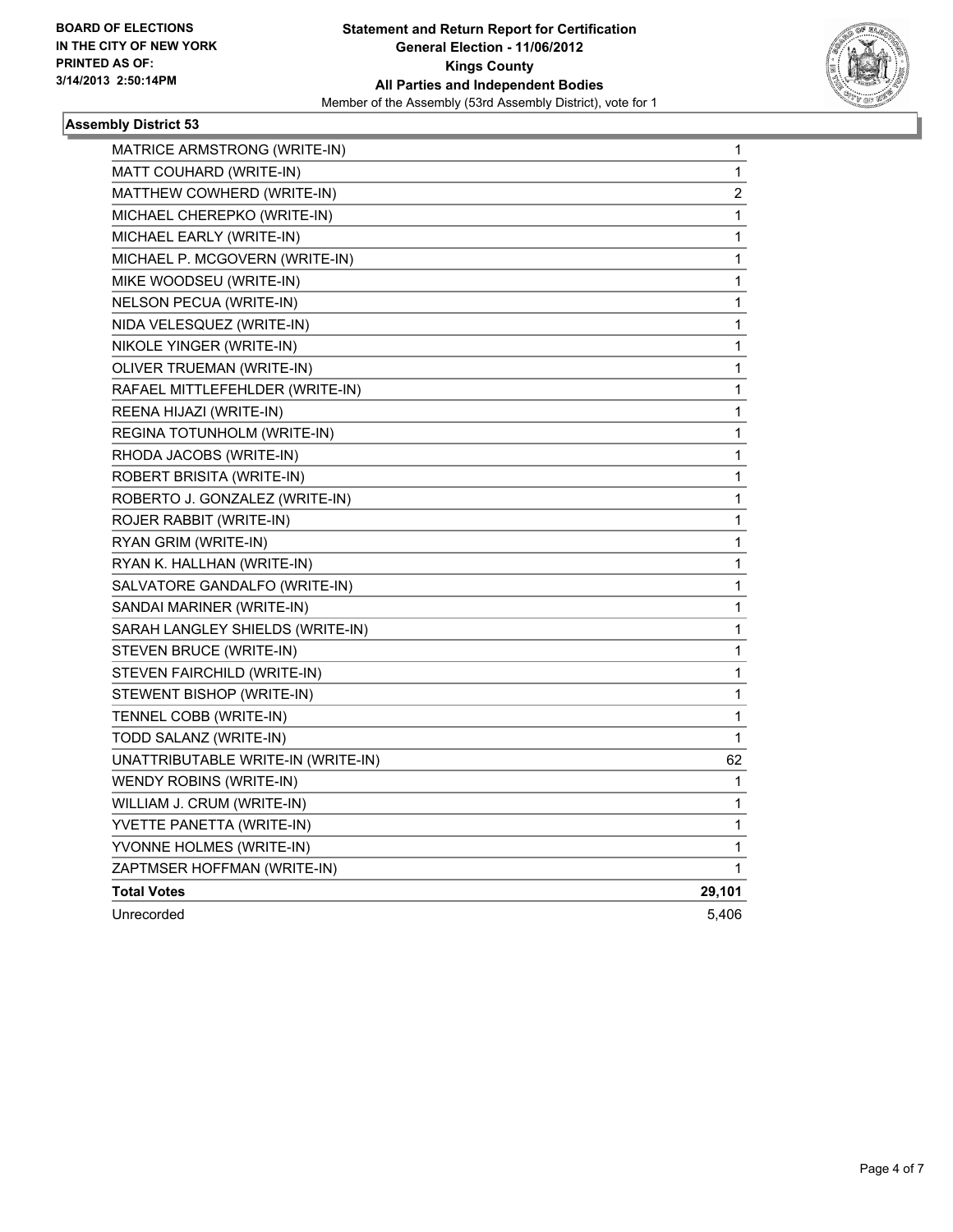

### **Total for Member of the Assembly (53rd Assembly District) - Kings County**

| PUBLIC COUNTER                                           | 29,780         |
|----------------------------------------------------------|----------------|
| <b>EMERGENCY</b>                                         | 126            |
| ABSENTEE/MILITARY                                        | 444            |
| <b>FEDERAL</b>                                           | 157            |
| SPECIAL PRESIDENTIAL                                     | 0              |
| <b>AFFIDAVIT</b>                                         | 4,157          |
| <b>Total Ballots</b>                                     | 34,664         |
| Less - Inapplicable Federal/Special Presidential Ballots | (157)          |
| <b>Total Applicable Ballots</b>                          | 34,507         |
| VITO J. LOPEZ (DEMOCRATIC)                               | 25,956         |
| RICHY GARCIA (REPUBLICAN)                                | 2,916          |
| AASON MCGUIRE (WRITE-IN)                                 | 1              |
| ADAN KHATIN (WRITE-IN)                                   | 1              |
| AL GORE (WRITE-IN)                                       | 1              |
| AL SHARPTON (WRITE-IN)                                   | 1              |
| ALAN UNI (WRITE-IN)                                      | 1              |
| ALEY PORTA (WRITE-IN)                                    | 1              |
| ANITA HILL (WRITE-IN)                                    | $\overline{2}$ |
| ANTHONY WEINER (WRITE-IN)                                | $\mathbf{1}$   |
| <b>BARRT OBAMA (WRITE-IN)</b>                            | 1              |
| BEAN JOHNSON (WRITE-IN)                                  | 1              |
| BETHANY HARTZELL HUGGHINS (WRITE-IN)                     | 1              |
| BETHANY HARTZELL HUGGINS (WRITE-IN)                      | 1              |
| BILL CLINTON (WRITE-IN)                                  | 1              |
| BILL MCCUE (WRITE-IN)                                    | 1              |
| BIX ELLENBACKER (WRITE-IN)                               | 1              |
| <b>BOWMAN HASTIE (WRITE-IN)</b>                          | 1              |
| <b>BRENT HAGEN (WRITE-IN)</b>                            | 1              |
| CHELSEAN A. ALLINGER (WRITE-IN)                          | 1              |
| CHRIS BARRON (WRITE-IN)                                  | 1              |
| CHRISTOPHER BARRON (WRITE-IN)                            | 3              |
| CHRISTOPHER O'LEARY (WRITE-IN)                           | 1              |
| CHRISTOPHER O'LEORY (WRITE-IN)                           | 2              |
| CHRISTOPHER REID (WRITE-IN)                              | 1              |
| CRAIG SEEMAN (WRITE-IN)                                  | 2              |
| DANNY KAZIN (WRITE-IN)                                   | 1              |
| DAVE HANCOCK (WRITE-IN)                                  | 1              |
| DAVID MURRAY (WRITE-IN)                                  | 1              |
| DAVID RHETT JONES (WRITE-IN)                             | $\overline{2}$ |
| DAVID UNESKY (WRITE-IN)                                  | 1              |
| DIANA REYNA (WRITE-IN)                                   | 5              |
| ED EGAN (WRITE-IN)                                       | 2              |
| ED GUARDARA (WRITE-IN)                                   | 1              |
| EDEGRO HERNANDEZ (WRITE-IN)                              | 1              |
| ERIC BROWN (WRITE-IN)                                    | 1              |
| ERNESTO CABRERA (WRITE-IN)                               | 2              |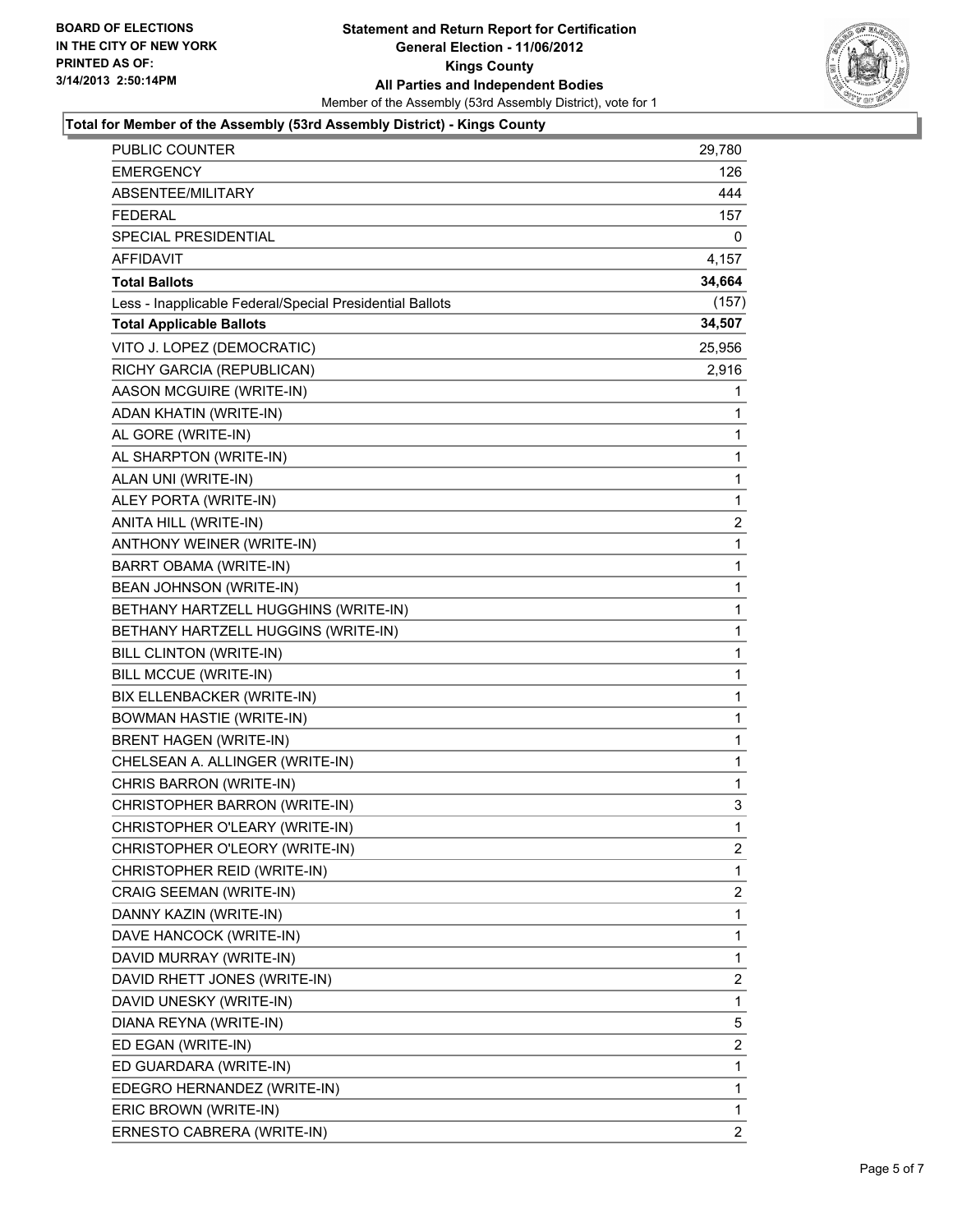

### **Total for Member of the Assembly (53rd Assembly District) - Kings County**

| ESTEBAN DURAN (WRITE-IN)         | 1              |
|----------------------------------|----------------|
| ESTEBAN DUVAN (WRITE-IN)         | 1              |
| FRANK GENTILE (WRITE-IN)         | 1              |
| FRANK SOBOTKA (WRITE-IN)         | 1              |
| <b>GEAGIA IRENTZ (WRITE-IN)</b>  | 1              |
| <b>GRACCE SMITH (WRITE-IN)</b>   | 1              |
| <b>GREG MUCHACAND (WRITE-IN)</b> | 1              |
| HUONG NGO (WRITE-IN)             | 1              |
| IAN DICKSON (WRITE-IN)           | 1              |
| JACOB HILL (WRITE-IN)            | 1              |
| JAMES BENTLEY (WRITE-IN)         | 1              |
| JAMIE DWYER (WRITE-IN)           | 1              |
| JAMIE PASKIN (WRITE-IN)          | 1              |
| JASON OTAN (WRITE-IN)            | 1              |
| JERALYNA MILLER (WRITE-IN)       | 1              |
| JESUS GONZUEZ (WRITE-IN)         | 1              |
| JIMMY WALKER (WRITE-IN)          | $\overline{a}$ |
| JOE BIDEN (WRITE-IN)             | 1              |
| JOEL SCHECTMAN (WRITE-IN)        | 1              |
| JOHN ZOIDBERG (WRITE-IN)         | 1              |
| JON STEWART (WRITE-IN)           | 1              |
| JONAS BLANK (WRITE-IN)           | 1              |
| JORDAN HARRIS (WRITE-IN)         | 1              |
| KATE EIDAR (WRITE-IN)            | 1              |
| KATHLEEN HANEH (WRITE-IN)        | 1              |
| KRIS AOAR (WRITE-IN)             | 1              |
| KRISTEN SCHALL (WRITE-IN)        | 1              |
| LATRICE ROYALE (WRITE-IN)        | 1              |
| LINCOLN RESTLER (WRITE-IN)       | 37             |
| LINCOLN WRESTLER (WRITE-IN)      | 1              |
| LINDA LOU LOWRY (WRITE-IN)       | 1              |
| LOUIS CK (WRITE-IN)              | 1              |
| LOUIS GARDNER (WRITE-IN)         | 1              |
| LOUISE GARDENER (WRITE-IN)       | 2              |
| LUIS A. JORDAN (WRITE-IN)        | 1              |
| LUIS A. RAMOS (WRITE-IN)         | 2              |
| LUIS GARDNER (WRITE-IN)          | $\overline{2}$ |
| MARIA BUSZEK (WRITE-IN)          | 1              |
| MARIO SALVATORE (WRITE-IN)       | 1              |
| MARK BORINO (WRITE-IN)           | 1              |
| MARLY NEEDKMEN (WRITE-IN)        | 1              |
| MARTIN NEADVAN (WRITE-IN)        | 1              |
| MARTIN NEEDANEW (WRITE-IN)       | 1              |
| MARTIN NEEDLMAN (WRITE-IN)       | 1              |
| MARTINE GUEIMER (WRITE-IN)       | 1              |
| MARY CATHERINE MAGEE (WRITE-IN)  | 1              |